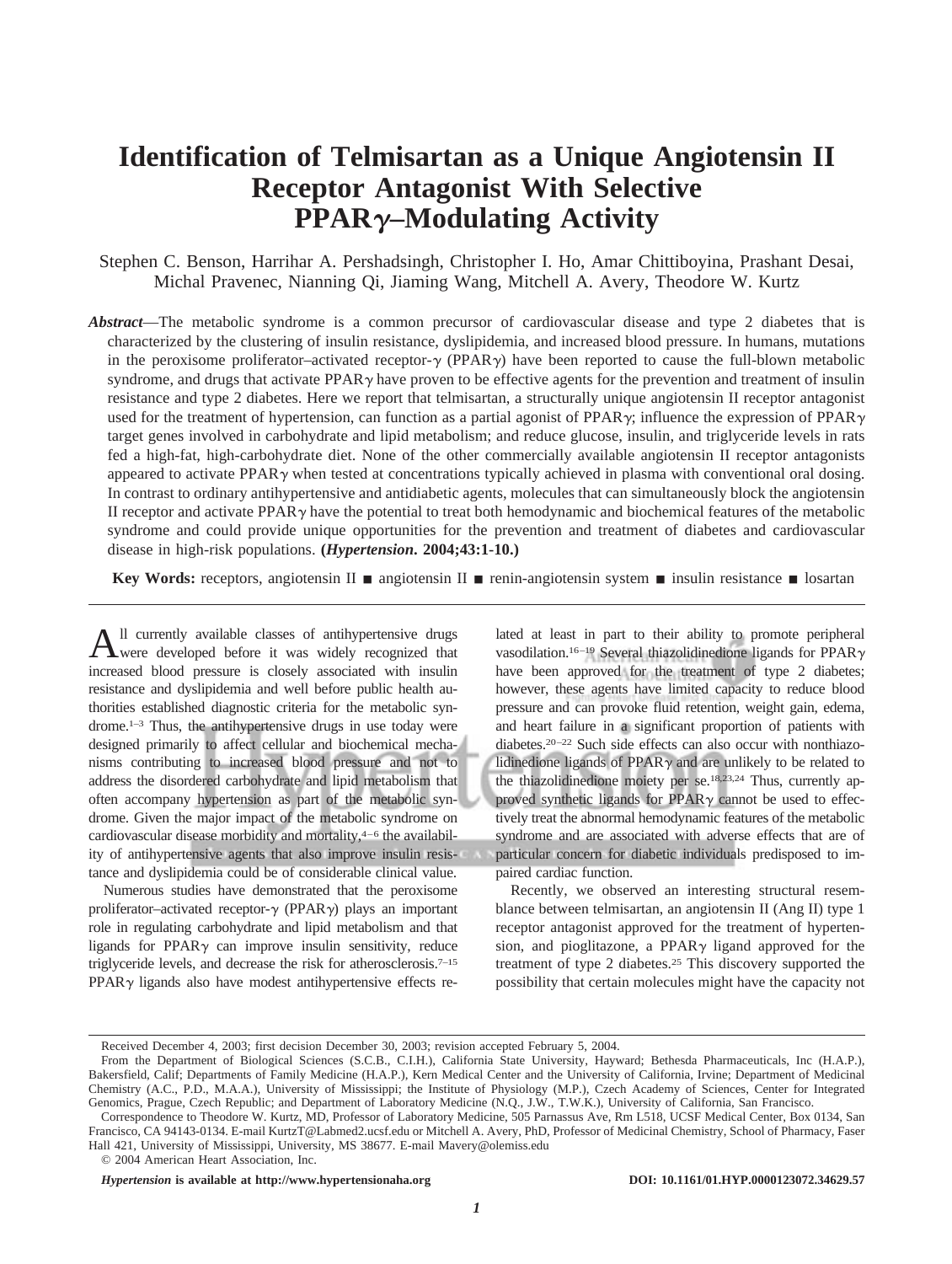only to block the Ang II receptor, a key cell surface receptor involved in the regulation of blood pressure,<sup>26</sup> but also to activate PPAR $\gamma$ , an intracellular nuclear hormone receptor involved in the regulation of carbohydrate and lipid metabolism. Theoretically, such bifunctional molecules could treat both the hemodynamic and biochemical features of the metabolic syndrome and have greater potential for preventing atherosclerotic cardiovascular disease than conventional antihypertensive agents. Moreover, given that blockade of the renin-angiotensin system can inhibit renal sodium reabsorption and attenuate the fluid retention and edema associated with peripheral vasodilators,<sup>27</sup> such molecules could also lead to the development of new antidiabetic PPAR $\gamma$  ligands with improved safety profiles.

Herein we report that the biphenyl, nontetrazole Ang II receptor blocker (ARB) telmisartan can act as a partial agonist of PPAR $\gamma$ ; influence the expression of PPAR $\gamma$  target genes involved in the regulation of carbohydrate and lipid metabolism; and reduce glucose, insulin, and triglyceride levels in an animal model of diet-induced insulin resistance. Molecular modeling studies suggest that telmisartan might influence  $PPAR<sub>\gamma</sub>$  activity by interacting with regions of the ligand-binding domain (LBD) that are not typically engaged by full agonists of the receptor. In contrast, molecular modeling and receptor transactivation studies indicate that other ARBs lack telmisartan's potential for receptor interaction and have relatively little or no effect on  $PPAR\gamma$  activity. These findings (1) demonstrate that at least one of the ARBs currently in clinical use has the capacity to activate  $PPAR\gamma$  and (2) suggest a number of interesting opportunities for developing improved therapeutic approaches to the metabolic syndrome as well as type 2 diabetes and other clinical disorders that might be influenced by activity of the renin-angiotensin system,  $PPAR<sub>\gamma</sub>$ , or both.

## **Methods**

#### **Experimental Compounds**

Ang II receptor antagonists and thiazolidinedione ligands of PPAR $\gamma$ were obtained from the pharmacy and purified by high-performance liquid chromatography. Candesartan cilexetil and olmesartan medoxomil were hydrolyzed to their active forms before high-performance liquid chromatography purification. Both losartan and its more active metabolite EXP 3174 were used in some studies.

### **PPAR Transactivation Assays**

PPAR $\gamma$  activity was determined by transactivation assays in CV-1 cells (CCL-70 line from the American Type Culture Collection [ATCC], Manassas, Va) transfected by use of the GenePorter transfection reagent (Gene Therapy Systems) delivering 200 ng of the murine PPAR $\gamma$  expression plasmid pGAL4-mPPAR $\gamma$  LBD, 1  $\mu$ g luciferase reporter plasmid pUAS-tk-luc (both courteously provided by P. Tontonoz, Howard Hughes Medical Institute and Department of Pathology, University of California, Los Angeles), and 400 ng of  $pCMV$ Sport  $\beta$ -gal (Gibco) as an internal control. Twenty-four hours after transfection, cells were treated with varying concentrations of the test compounds and incubated for an additional 24 hours. Cell extracts were assayed for luciferase and  $\beta$ -galactosidase activity with Promega assay systems. All treatments were performed in triplicate and normalized for  $\beta$ -galactosidase activity. Assays for PPAR $\alpha$  and  $PPAR\delta$  activity were performed in a similar fashion with pGALmPPAR $\alpha$  LBD and pGAL4-mPPAR $\delta$  LBD plasmids courteously supplied by R. Evans, Salk Institute for Biological Studies and Howard Hughes Medical Center. Agonist concentrations yielding half-maximal activation ( $EC_{50}$  values) were calculated with GraphPad Prism version 3.03 software (GraphPad Software, Inc). In some experiments, a range of concentrations of the ARBs was combined with a fixed concentration of rosiglitazone to test for receptor antagonist activity. To determine ligand effects on the full-length human PPAR $\gamma$  receptor, we also used a cloned full-length human receptor (pDEST-hPPAR $\gamma$ ) obtained from Dr N. Takahasi (Kyoto University, Kyoto, Japan). The reporter was p3xPPRE-tk-luc, and transfections were performed with 400 ng of each plasmid.

## **Molecular Modeling in PPAR**

Computational studies were performed on a Silicon Graphics Octane 2 workstation equipped with 2 parallel R12000 processors, V6 graphics board, and 512-MB memory. Energy minimization and molecular dynamics were accomplished in the DISCOVER module of InsightII (Accelrys Inc), whereas the AFFINITY module of InsightII was used for docking studies.28 The crystal structure of the partial agonist GW0072 in the PPAR $\gamma$  LBD was used for telmisartan docking studies (PDB code 4PRG).29 Hydrogen atoms were added, and the structure was subjected to preliminary minimization, followed by molecular dynamics to relieve internal strain while heavy atoms were tethered to their original positions. Docking was performed with a previously described protocol.30

#### **Adipocyte Differentiation Assay**

Differentiation assays were performed on murine 3T3-L1 preadipocytes (CCL-173 line from the ATCC) by a modification of the technique of Smith et al.31 After the cells reached confluence, they were incubated in Dulbecco's modified Eagle medium containing 1.0  $\mu$ mol/L dexamethasone, 5  $\mu$ g /mL insulin, and 0.5 mmol/L 1-methyl-3-isobutylxanthine with 5% calf serum for 32 hours, after which the cells were washed with phosphate-buffered saline and incubated in medium containing varying concentrations of test compounds or the vehicle dimethyl sulfoxide (DMSO). Five days after treatment, cells were fixed and stained with oil red O. Quantitative evaluation of adipogenesis was performed with a modified version of the method of Ramirez-Zacarias et al<sup>32</sup> by measuring absorbance at 510 nm.

#### **PPAR Target Gene Expression Assays**

Expression levels of the PPAR $\gamma$  target genes *AP2* and *CD36* were determined by real-time polymerase chain reaction (PCR) of cDNA prepared from 3T3-L1 preadipocytes incubated with the test compounds or DMSO vehicle control for 3 days. Additional studies were performed in adult human subcutaneous adipocytes (Cambrex, Walkersville, Md) to determine the effects of the test compounds on expression of *PCK1* that codes for phosphoenolpyruvate carboxykinase-1 (PEPCK-C). This gene was selected because PEPCK-C has been proposed to be a key mediator of the effects of PPAR $\gamma$  ligands on fatty acid metabolism and insulin sensitivity.<sup>33</sup> Previous studies have also shown that acetyl coenzyme A carboxylase (ACC2) is a major regulator of muscle fatty acid metabolism.34,35 Therefore, we also tested the effects of rosiglitazone, telmisartan, irbesartan, and valsartan on the expression of ACC2 in murine muscle myotubes that had been derived by differentiation of the C2C12 myoblast cell line (CRL 1772 from the ATCC). Total RNA was isolated by standard methods, and cDNA was prepared and analyzed by real-time PCR testing with SYBR green reagents, as previously described.36 The cyclophilin (peptidylprolyl isomerase A) gene was used as an internal control, with results being determined in triplicate by the preferred method of Muller et al<sup>37,38</sup> and displayed as the amount of mRNA in drug-treated samples relative to that in the vehicle-treated control, which was arbitrarily defined as 1. Primer specificity was confirmed by melting point analysis for each primer pair. Primer sequences are available on request.

## **Dietary Model of Insulin Resistance**

Male Sprague-Dawley rats were placed on a high-fat, highcarbohydrate diet (Teklad Diet TD03203 containing 60% fructose, 10% lard, and 0.06% magnesium) at 6 weeks of age. Two days after starting the diet, the rats were randomized into 3 different groups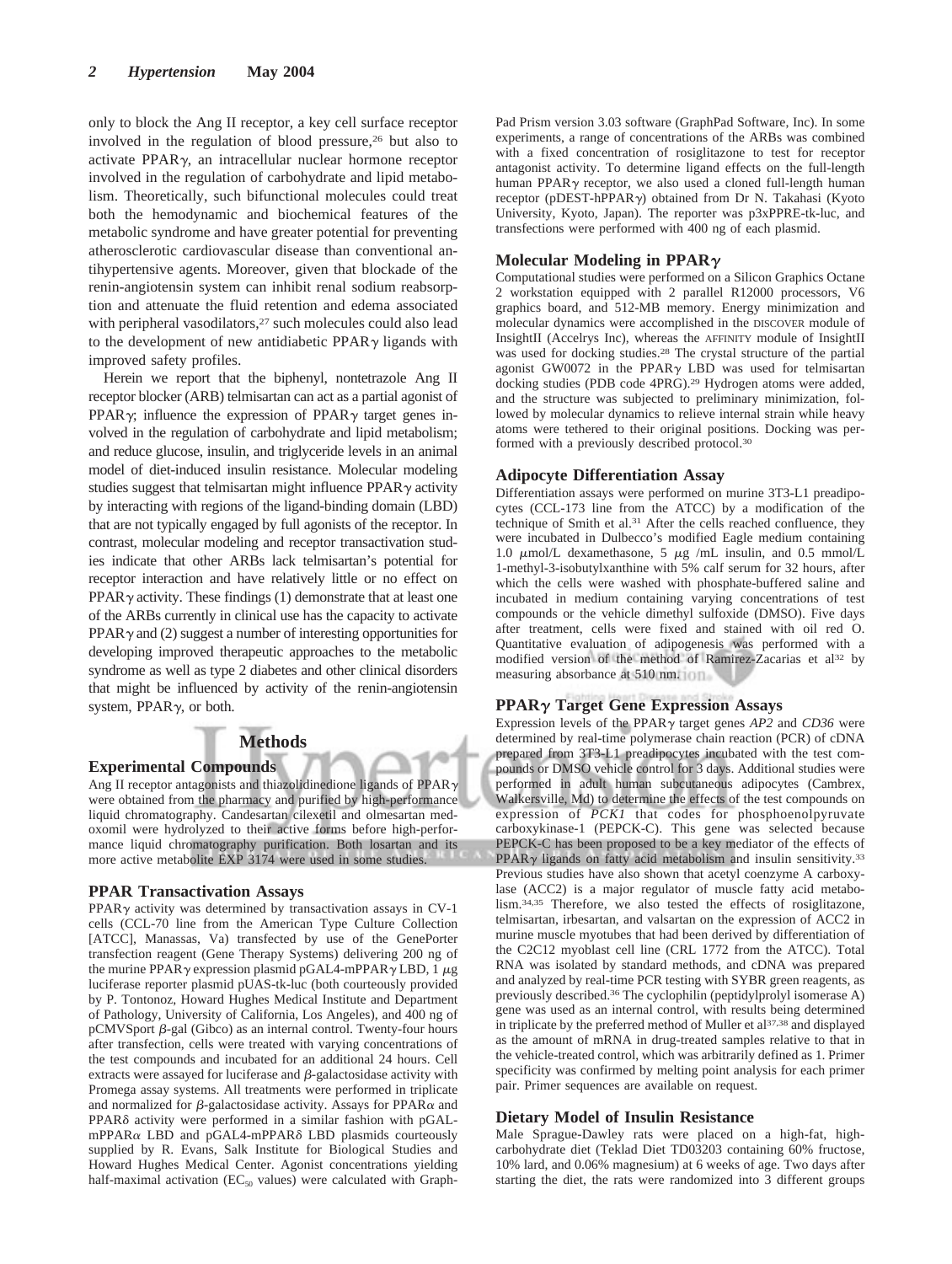

 $(n=10$  rats per group): group 1, telmisartan dose  $\approx$  5 mg/kg body weight per day; group 2, losartan dose  $\approx$  5 mg/kg body weight per day; and group 3, controls (no drug). The drugs were administered by dissolving the commercially available medications in the drinking water at an initial concentration of 40 mg/L. Because fluid intake did not scale linearly with body weight, the drug intakes based on body weight tended to decline over time. Therefore, drug concentrations in the drinking water were increased during the course of the study to help maintain the scheduled dosing. Food and fluid intakes were measured each day, and a pair-feeding protocol was followed to ensure equivalent food intakes among the 3 groups. Rats in the losartan group and the control group were pair-fed the same amount of chow consumed by the telmisartan group the day before. This ensured that the telmisartan group consumed at least as much if not slightly more food than the other groups. The fluid intakes and therefore drug intakes were similar in the telmisartan and losartan groups. After 5 weeks, serum levels of glucose, insulin, and triglycerides were obtained in the semifasting state (the night before blood sampling the animals were given a restricted amount of chow equivalent to 3 g/100 g body weight at 5 PM, and blood was drawn the following morning through the tail vein in the unanesthetized state). The protocol was continued for an additional 9 weeks, at which time glucose tolerance testing (oral glucose tolerance test) was performed in conscious animals in the semifasted state by sampling blood for glucose and insulin measurements after oral administration of glucose, 100 mg/100 g body weight. Serum levels of glucose and triglycerides were measured by spectrophotometric methods, and insulin levels were measured by radioimmunoassay (Linco).

#### **Statistical Analysis**

Statistical analysis was performed by Student *t* test or ANOVA followed by Dunnett multiple comparison test or the Student-Newman-Keuls test for comparisons across multiple groups. Statistical significance was defined as  $P \le 0.05$ . Data are expressed as mean $\pm$ SEM.

#### **Results**

## **Telmisartan Is a Partial Agonist of PPAR**

We tested the ability of different ARBs to activate  $PPAR\gamma$  in a heterologous transactivation assay that eliminates interference from endogenous nuclear receptors (Figure 1A).<sup>9</sup> Thus, exogenously added drugs including rosiglitazone and telmisartan do

**Figure 1.** Telmisartan is a partial agonist of PPAR $\gamma$ . A, Comparison of the ability of different ARBs to activate PPAR $\gamma$  in a cell-based transient transfection assay. Cells were treated with 10  $\mu$ mol/L telmisartan (Tel), irbesartan (Irb), candesartan (Can), valsartan (Val), olmesartan (Olm), eprosartan (Epro), or the EXP 3174 (Exp) active metabolite of losartan (Los). B, Comparison of the ability of different thiazolidinediones and ARBs to maximally activate PPAR $\gamma$ . Cells were treated with 40  $\mu$ mol/L rosiglitazone (Rosi), pioglitazone (Pio), telmisartan (Tel), irbesartan (Irb), or eprosartan (Epro). C, Doseresponse curves comparing potency of Rosi (squares), Pio (triangles), and Tel (circles) in the transient transfection assay. D, Mixing experiment showing that high concentrations of Tel can antagonize the ability of Rosi to activate PPAR $\gamma$ . Cells were treated with different concentrations of Rosi alone (squares), Tel alone (circles), or a mixture of 1  $\mu$ mol/L Rosi with different concentrations of Tel (triangles).

not cause any activation of the reporter gene in the absence of the PPAR construct (data not shown). In the full assay system including the PPAR $\gamma$  construct, we found that telmisartan was the only ARB that caused substantial activation of PPAR $\gamma$ (Figure 1A). Although irbesartan appeared to cause slight activation of PPAR $\gamma$  (2- to 3-fold activation) when tested at 10  $\mu$ mol/L, none of the other ARBs, including the active metabolite of losartan, increased  $PPAR<sub>\gamma</sub>$  activity when tested at this concentration (Figure 1A). Moreover, telmisartan was the only ARB that activated PPAR $\gamma$  when tested at lower concentrations (1 to 5  $\mu$ mol/L) that can be achieved in plasma with conventional oral dosing (data not shown).39 Telmisartan concentrations of  $\leq 10$   $\mu$ mol/L did not significantly affect the activity of PPAR $\alpha$  or PPAR $\delta$ , although 25  $\mu$ mol/L telmisartan appeared to cause a modest activation (4-fold) of  $PPAR\alpha$  (data not shown).

Telmisartan functioned as a moderately potent  $(EC_{50} = 4.5 \mu m o l/m$ L), selective PPAR $\gamma$  partial agonist, activating the receptor to 25% to 30% of the maximum level achieved by the full agonists pioglitazone and rosiglitazone (Figure 1B and 1C). Corresponding  $EC_{50}$  values for rosiglitazone and pioglitazone were 0.066 and  $1.5 \mu$ mol/L, respectively. As expected for a partial agonist, high concentrations of telmisartan  $(>=10$  to 20  $\mu$ mol/L) in the presence of the full agonist rosiglitazone  $(1 \mu \text{mol/L})$  attenuated the level of receptor activation otherwise achieved by the full agonist alone (Figure 1D). It should be noted that under normal circumstances, plasma concentrations of telmisartan do not reach 10 to 20  $\mu$ mol/L. Thus, in patients with diabetes, administration of telmisartan is unlikely to interfere with the therapeutic effects of a simultaneously administered thiazolidinedione. We also tested telmisartan for its ability to activate full-length human  $PPAR \gamma$  by using the full-length receptor and the luciferase reporter gene fused to the tandemly repeated PPAR $\gamma$  DNA response element. At 10 and 1  $\mu$ mol/L, rosiglitazone achieved activation levels of 16-fold, whereas the values for telmisartan were 6-fold and 3-fold, respectively. Other sartans were inactive up to 40  $\mu$ mol/L.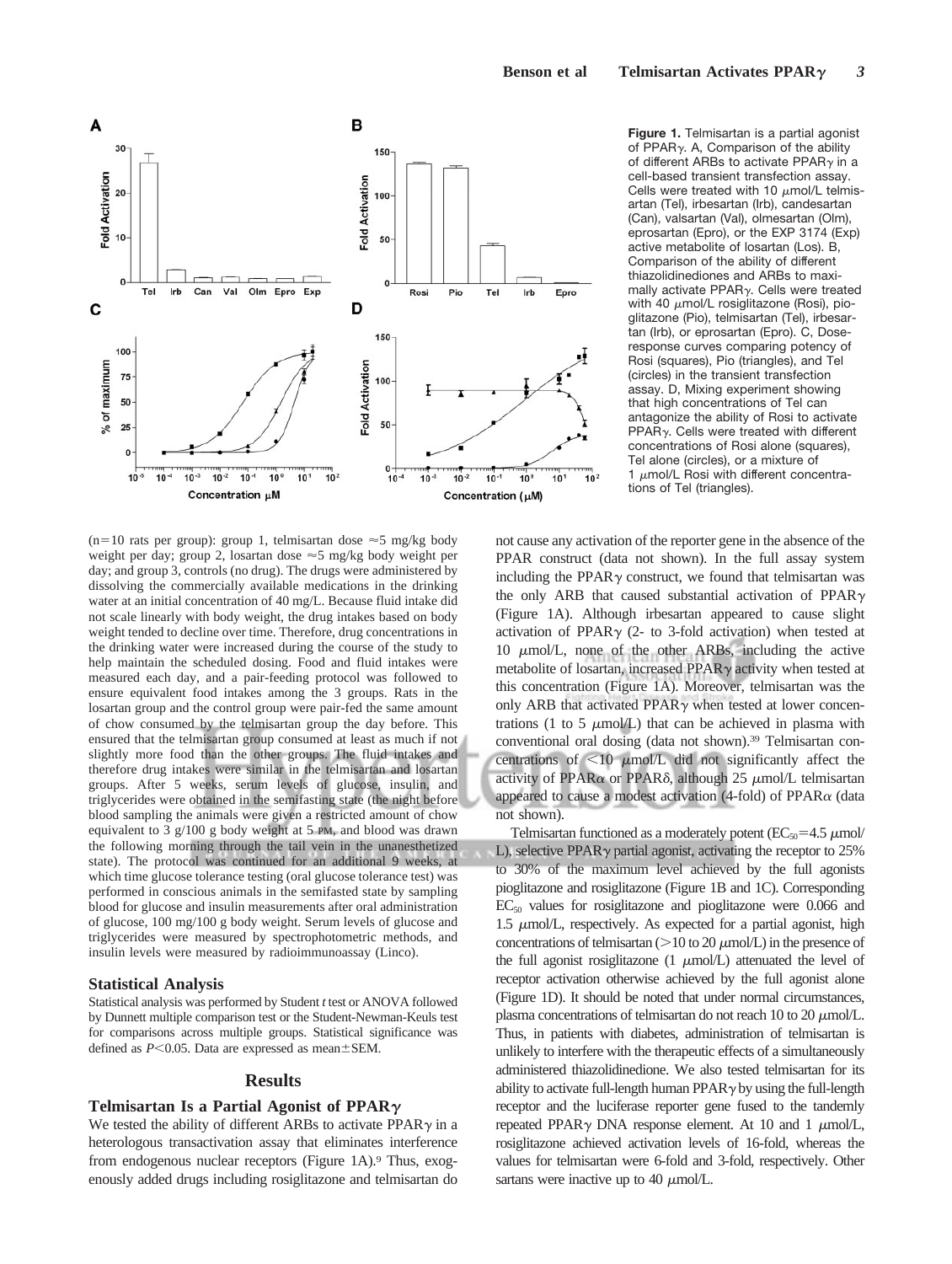

Figure 2. Binding mode of telmisartan in the PPAR<sub>Y</sub> LBD. A, The protein backbone is illustrated as a yellow ribbon with telmisartan shown as a Van der Waals space–filling representation in blue. Ser342 is colored by atom types. B, Superimposition of telmisartan bound to the PPAR<sub>Y</sub> LBD (extracted from PDB structure 4PRG) on the cocrystal structure of rosiglitazone and the PPAR<sub>Y</sub> LBD (PDB structure 2PRG). The protein bound to telmisartan is shown as a yellow ribbon; the protein bound to rosiglitazone is shown as a magenta ribbon. Telmisartan and rosiglitazone are represented as sticks in blue and orange, respectively. Residues His323, His449, and Tyr473 of the rosiglitazone-bound protein and Ser342 of the telmisartan-bound protein are shown as sticks colored by atom types. Hydrogen bonding interactions are shown as dashed white lines.

## **Molecular Modeling of Telmisartan in the PPAR** $\gamma$  **LBD**

Docking studies of the molecular binding mode in PPAR $\gamma$ revealed that telmisartan is surrounded by helixes H3, H6, and H7 (Figure 2A). The region of the LBD occupied by telmisartan is similar to that occupied by other partial agonists of PPAR $\gamma$ , including GW0072 and nTZDpa (data not shown).<sup>29,40</sup> The interaction of telmisartan with PPAR $\gamma$ might be explained by strong hydrophobic interactions with many of the residues forming the H3 and H7 helixes. Additionally, the hydrogen bond between the 1 benzimidazole nitrogen and the amide proton of Ser342 might also contribute toward stabilization of this interaction (Figure 2A), particularly given that the partial agonists GW0072 and nTZDpa also form hydrogen bonds with the same serine residue.

The superimposition of telmisartan bound to  $PPAR \gamma$  on the cocrystal structure of rosiglitazone and PPAR $\gamma$  is shown in Figure 2B. In contrast to the binding of full agonists such as rosiglitazone,<sup>41</sup> telmisartan, like other partial agonists including GW0072 and nTZDpa, does not appear to make direct contact with the activation function helix (AF-2) or with the adjacent histidine residues (Figure 2B). Interaction with the AF-2 helix has been shown to be responsible for receptor stabilization and activation by full agonists of  $PPAR \gamma$ .<sup>9,41</sup> The lack of interaction of telmisartan with the AF-2 helix likely explains its inability to fully activate the receptor.

To further understand the structural changes in the protein induced by binding of ligands with different biologic profiles (full agonists vs partial agonists), we analyzed the crystal structures of the PPAR $\gamma$  LBD in its native form (PDB code

1PRG), the PPAR $\gamma$  LBD bound to the full agonist rosiglitazone (PDB code 2PRG), and the PPAR $\gamma$  LBD bound to the partial agonist GW0072 (PDB code 4PRG). As previously noted, the crystallographically determined structure of PPAR $\gamma$  bound to a partial agonist (GW0072) was more similar to the native (apo) structure than the crystallographically determined conformation of the protein bound to the full agonist rosiglitazone.29 This was evidenced by the root mean square deviation (RMSD) of the backbone atoms that, for the partial agonist versus the apo protein, was 0.87, whereas this difference for the full agonist was 2.58. It is interesting to note that the shift in the structure of the native receptor induced by binding of GW0072 appears primarily to be a result of changes in the backbone conformation of helixes H3 and H7. The RMSD for the backbone atoms of helixes H3 and H7 in the 2 structures was found to be 0.79. Although binding of the full agonist resulted in a significant structural change in the native protein (RMSD 2.60 for the backbone atoms), the conformation of helixes H3 and H7 in this case did not differ significantly from the native protein (RMSD 0.44 for the backbone atoms). Based on these comparisons and the observation that protein-bound complexes of partial agonists like telmisartan, nTZDpa, and GW0072 are mainly stabilized by hydrophobic interactions with helixes H3 and H7, an alteration in the conformation of these helixes induced by partial agonists might contribute to the differences in receptor activation and target gene expression caused by such ligands compared with full agonists. In preliminary studies, high concentrations of telmisartan did not displace radiolabeled rosiglitazone from a recombinant form of the LBD (data not shown), further suggesting that telmisartan does not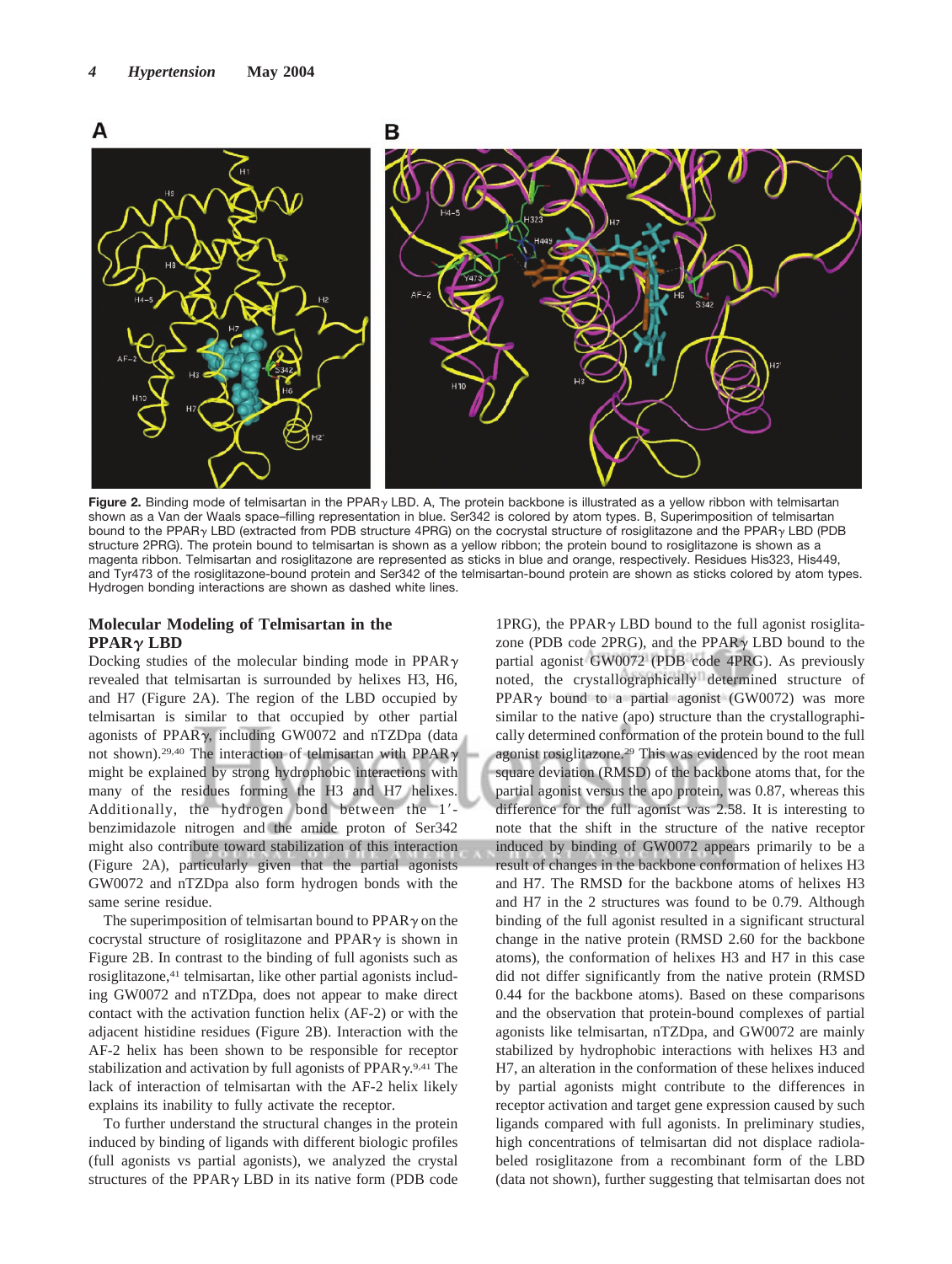

**Figure 3.** Telmisartan induces adipocyte differentiation in 3T3-L1 cells. A, Comparison of the effects of different ARBs on adipogenesis and lipid accumulation in 3T3-L1 cells as measured by the absorbance at 510 nm of oil red O eluted from stained cells. Cells were treated with 5  $\mu$ mol/L of the indicated compounds or DMSO vehicle  $(-)$  for 5 days. \* $P<0.01$  compared with all other groups by ANOVA and Dunnett multiple comparison test. Drug abbreviations are as in the legend to Figure 1. B, Oil red O staining of 3T3-L1 cells treated with 1  $\mu$ mol/L telmisartan or DMSO vehicle control for 5 days.

interact with the receptor in the same fashion as conventional agonists of PPAR $\gamma$ .

Docking studies of several tetrazole-containing ARBs, including losartan, EXP 3174, irbesartan, olmesartan, and candesartan, in the PPAR $\gamma$  LBD revealed a different binding mode than for telmisartan. These tetrazole-containing ARBs made contacts with residues of helix H3 but not H7. Eprosartan, a nontetrazole ARB, was seen to interact with residues of helix H7 but not H3. None of these ARBs revealed a hydrogen bond with the binding domain or any interaction with the AF-2 helix. Thus, insufficient interaction with the  $PPAR<sub>\gamma</sub> LBD$  might explain the inability or poor ability of these other ARBs to activate the protein.

## **Telmisartan Induces Adipocyte Differentiation**

 $PPAR<sub>\gamma</sub>$  plays a critical role in adipogenesis and has been shown to be necessary and sufficient for fat cell differentiation in cultured cells and in mice.8,42 Therefore, we compared the ability of telmisartan and other ARBs to induce adipocyte differentiation of 3T3-L1 cells, a well-known characteristic of  $PPAR\gamma$  ligands.<sup>7,9</sup> Telmisartan but none of the other ARBs clearly induced adipogenesis when tested at a concentration of 1 to 5  $\mu$ mol/L (Figure 3 and data not shown). Although a higher concentration of irbesartan  $(10 \mu \text{mol/L})$  induced adipocyte differentiation, none of the other ARBs, including the active metabolite of losartan, induced adipogenesis even when tested at concentrations of up to  $25 \mu \text{mol/L}$ . In other experiments (data not shown), we found that the level of adipogenesis induced by rosiglitazone was  $\approx$  2 to 3 times greater than that induced by telmisartan. The relatively modest effect of telmisartan on adipogenesis is not surprising, given that other partial agonists of  $PPAR<sub>\gamma</sub>$  have also been found to be relatively weak stimulators, or even inhibitors, of adipogenesis compared with full agonists such as rosiglitazone.29,40,43

## **Telmisartan Selectively Modulates the Expression of PPAR Target Genes**

 $PPAR\gamma$  ligands influence the expression of multiple genes in differentiating preadipocytes and in mature adipocytes, such as *AP2* (*FABP4*) and *CD36*.<sup>44-46</sup> When tested at a concentration of 5  $\mu$ mol/L, only telmisartan and irbesartan caused a substantial  $(>2$ -fold) increase in the expression of  $AP2$  and *CD36* in 3T3-L1 preadipocytes (Figure 4A and 4B). Whereas telmisartan and irbesartan both increased the expression of *AP2* and *CD36*, they appeared to have different effects on the expression of 2 other important genes related to lipid metabolism. In differentiated human adipocytes, telmisartan was the only ARB at concentrations of 2.5 to 5.0  $\mu$ mol/L that clearly increased the expression of the *PCK1* gene encoding



**Figure 4.** Telmisartan influences the expression of PPAR $\gamma$  target genes in differentiating 3T3-L1 cells, mature human adipocytes, and murine myotubes, as measured by real-time PCR. A, Comparison of the effects of different ARBs on *AP2* expression in 3T3-L1 cells. B, Comparison of the effects of different ARBs on *CD36* expression in 3T3-L1 cells. C, Comparison of the effects of different ARBs on expression of the *PCK1* target gene encoding PEPCK in mature human subcutaneous adipocytes. D, Comparison of the effects of telmisartan, rosiglitazone, irbesartan, and valsartan on *ACC2* expression in differentiated C2C12 murine myotubes. For studies of *AP2, CD36*, and *ACC2*, cells were treated with 5  $\mu$ mol/L of the indicated compounds or DMSO vehicle control for 3 days. For studies of *PCK1*, human adipocytes were treated with 2.5  $\mu$ mol/L of the indicated compounds or DMSO vehicle control for 3 days. The real-time PCR assays were performed in triplicate, and in all panels each value represents the amount of mRNA in drug-treated samples relative to that in the vehicle-treated control, which was arbitrarily defined as 1. Drug abbreviations are as in the legend to Figure 1.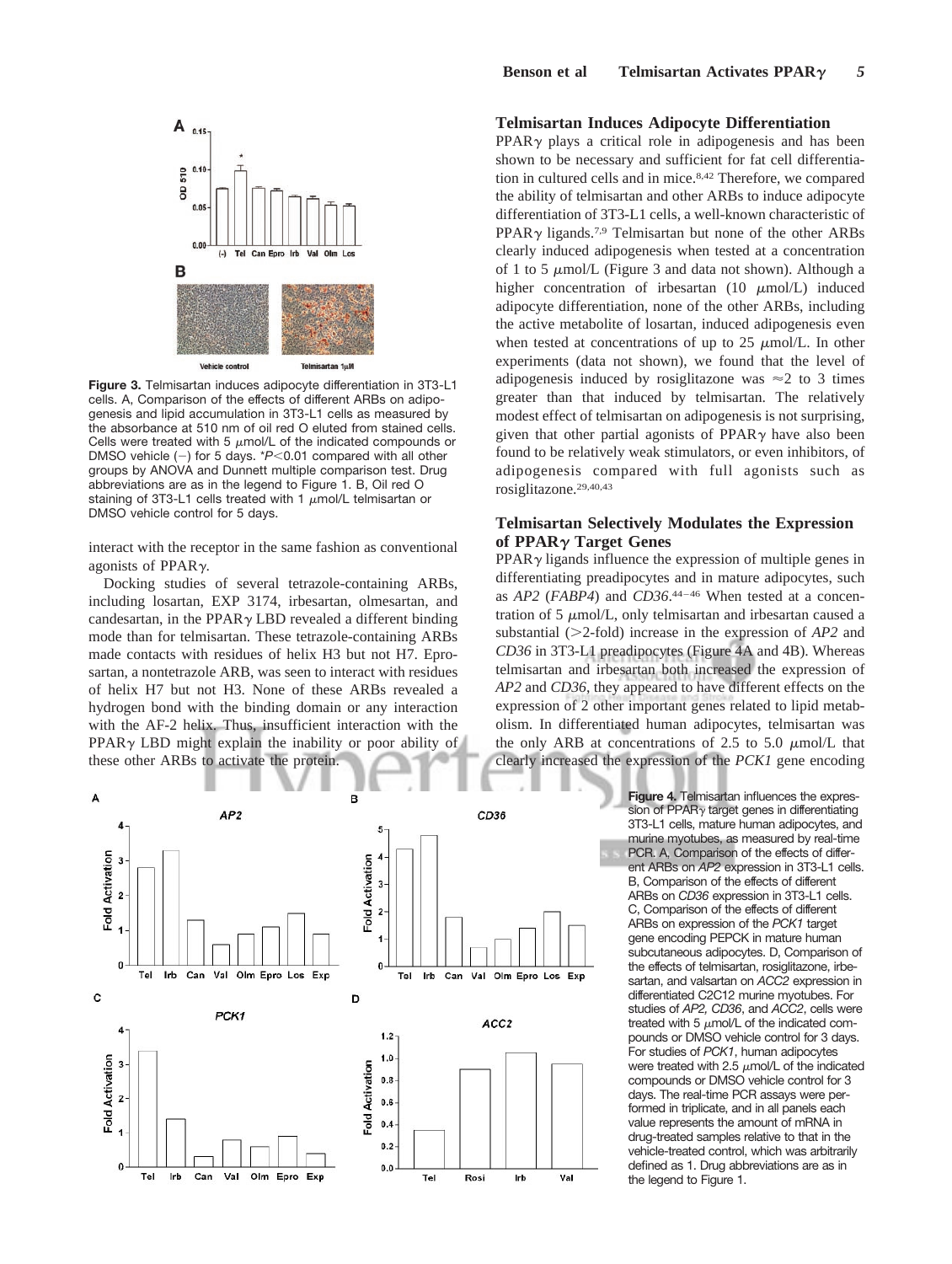

**Figure 5.** Telmisartan attenuates weight gain in rats fed a high-fat, highcarbohydrate diet. A, Mean body weights in rats given telmisartan, 5 mg/kg body weight per day (solid squares); losartan, 5 mg/kg body weight per day (solid circles); and in controls not given any drugs (open circles). B, Mean daily food intakes in rats treated with telmisartan or losartan and in untreated controls. Drug treatment groups and initial daily drug doses are listed below each bar graph. \**P*<0.01 for effects of drug, time, and drug-time interaction on body weight by 2-way ANOVA.

PEPCK-C (Figure 4C). This is noteworthy because the induction of PEPCK-C activity in adipocytes and the resultant increases in glyceroneogenesis and fatty acid reesterification have been proposed to play an essential role in the antidiabetic actions of PPAR $\gamma$  ligands.<sup>33</sup> In murine muscle myotubes, 5.0  $\mu$ mol/L telmisartan caused a 60% to 70% decrease in the expression of *ACC2*, whereas rosiglitazone, irbesartan, and valsartan had little or no effect on *ACC2* expression (Figure 4D). ACC2 is a major regulator of muscle fatty acid metabolism, because this enzyme generates malonyl coenzyme A, a potent inhibitor of muscle carnitine palmitoyltransferase-1, which is a critical enzyme involved in fatty acid uptake in mitochondria. Accordingly, decreases in *ACC2* expression might be expected to promote increased fatty acid oxidation in skeletal muscle.35

## **Telmisartan Improves Glucose, Insulin, and Triglyceride Levels**

Figure 5A shows body weights in control rats and in rats given either telmisartan or losartan. The 2-way ANOVA showed a significant effect of the drug  $(P<0.01)$ , time  $(P<0.01)$ , and a drug–time interaction  $(P<0.01)$  on body weight. Telmisartan administration caused a significant attenuation of weight gain compared with losartan and control groups ( $\approx$ 10%), whereas losartan appeared to have little or no effect on body weight compared with controls. Remarkably, the telmisartan-induced attenuation of weight gain could not be attributed to reduced energy intake, because daily food consumption was nearly identical in all groups as a result of the pair-feeding protocol (Figure 5B). Fluid intakes were similar among all 3 groups (data not shown).

Serum glucose levels measured after 5 weeks of treatment were significantly decreased in the telmisartan group compared with both the losartan group  $(P<0.01)$  and the control group (P<0.001) by ANOVA and Student-Newman-Keuls testing (Figure 6). Serum insulin levels also tended to be lower in the telmisartan-treated animals (Figure 6). Although overall ANOVA testing did not achieve statistical significance  $(P=0.09)$ , the results of individual comparisons were consistent with lower insulin levels in the telmisartan group compared with the losartan group and the control group (both  $P=0.025$  by 1-tailed *t* testing and  $P<0.10$  by Student-Newman-Keuls testing; Figure 6B). Serum triglycerides were significantly decreased in the telmisartan treated group compared with both the losartan group  $(P<0.05)$  and the control group  $(P<0.01)$  by ANOVA and Student-Newman-Keuls testing; Figure 6).

During the oral glucose tolerance test, serum levels of glucose were similar among all 3 groups (Figure 7). However, serum insulin levels were significantly lower in the telmisartan group compared with both the losartan group and control group throughout the glucose tolerance test (Figure 7). The area under the curve for insulin in the telmisartantreated rats,  $3.7 \pm 0.3$  ng  $\cdot$  mL<sup>-1</sup>  $\cdot$  2 h<sup>-1</sup>, was significantly lower than in the losartan-treated rats  $(6.0 \pm 0.7 \text{ ng} \cdot \text{mL}^{-1} \cdot 2)$  $h^{-1}$ ) and the control rats  $(5.3 \pm 0.7 \text{ ng} \cdot \text{mL}^{-1} \cdot 2 \text{ h}^{-1}; P<0.05$ by ANOVA and Student-Newman-Keuls testing). Compared with controls, losartan did not have significant effects on any of the parameters measured.

#### **Discussion**

On the basis of cellular assays of  $PPAR<sub>\gamma</sub>$  activation, we have found that the Ang II receptor antagonist telmisartan is also a partial agonist of  $PPAR\gamma$ , a well-known target of insulinsensitizing drugs used to treat type 2 diabetes. In contrast, none of the other ARBs affected PPAR $\gamma$  activity with the possible exception of irbesartan, which appeared to cause a modest activation of the receptor when tested at a concentration of 10  $\mu$ mol/L. In addition to activating PPAR $\gamma$  in cell-based transactivation assays, telmisartan increased the expression of known PPAR $\gamma$  target genes in both murine preadipocyte fibroblasts and human subcutaneous adipocytes and induced adipogenesis in 3T3-L1 preadipocyte fibroblasts, as expected for a PPAR $\gamma$  activator. Finally, in rats fed a high-fat, high-carbohydrate diet, orally administered telmisartan reduced glucose, insulin, and triglyceride levels, whereas losartan did not. In preliminary studies in obese Zucker rats that harbor mutant leptin receptors (data not shown), telmisartan did not appear to affect glucose, insulin, or triglyceride levels, suggesting that at least some of the beneficial metabolic effects of telmisartan might depend on the presence of an intact leptin signaling system.

The mechanism whereby telmisartan activates PPAR $\gamma$ remains to be determined; however, given the substantial chemical structural differences between telmisartan and all of the other commercially available ARBs, it is not surprising that telmisartan has unique biologic properties. There are a number of possible mechanisms that could theoretically mediate the effects of telmisartan on  $PPAR\gamma$  activity, including but not limited to effects on the conformation or phos-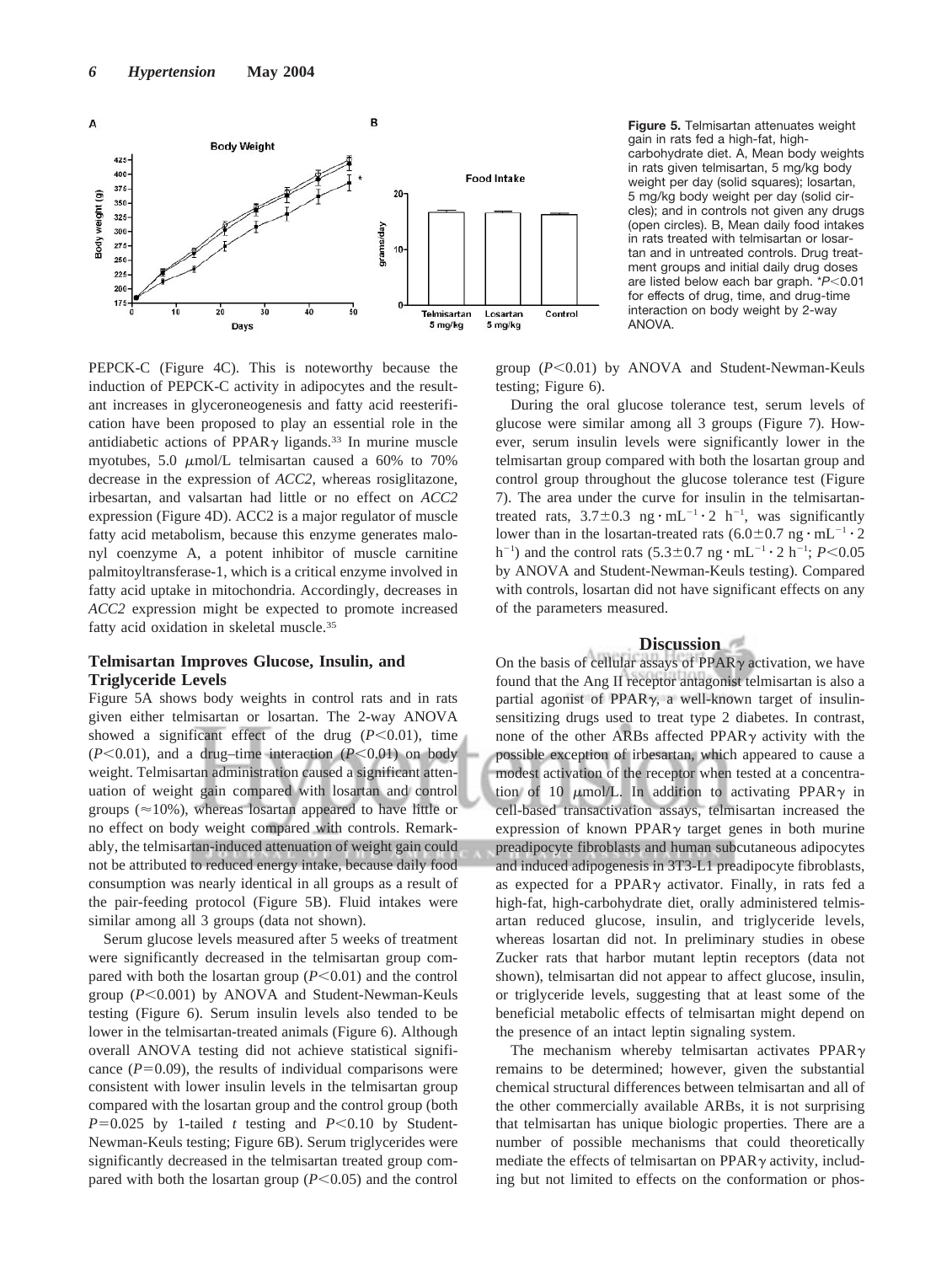

**Figure 6.** Telmisartan reduces serum levels of glucose, insulin, and triglycerides. Drug treatment groups and initial daily drug doses are listed below each bar graph. \* $P$ <0.001 by ANOVA, *P*<0.001 compared with control group, and *P*<0.01 compared with losartan group by Student-Newman-Keuls testing. \*\* $P$ =0.09 by ANOVA,  $P$ =0.025 compared with control group and losartan group by 1-tailed  $t$  testing, and  $P=0.09$  compared with control group and losartan group by Student-Newman-Keuls testing. \*\*\**P*<0.01 by ANOVA, *P*<0.01 compared with control group, and P<0.05 compared with losartan group by Student-Newman-Keuls testing.

phorylation status of the receptor, effects on the activity of coactivators or corepressors that modulate the transcriptional effects of PPAR $\gamma$ , or even effects on endogenous ligands of  $PPAR<sub>\gamma</sub>$ . For example, molecular modeling studies suggest that telmisartan might fit within the LBD of PPAR $\gamma$  in a

complex that is stabilized by hydrophobic interactions with helixes H3 and H7, as well as by a hydrogen bond with the amide proton of Ser342. This binding mode is similar to that observed for the partial agonist GW0072.29 In contrast, the other ARBs do not appear to have the same potential for interaction with the receptor like telmisartan. Although it remains to be determined whether the unusual ability of telmisartan to activate  $PPAR\gamma$  is indeed related to the receptor interactions identified in the modeling studies, it is clear that substantial differences exist between the chemical structures of telmisartan and the other ARBs.

Although telmisartan was developed with the goal of selectively blocking the Ang II type 1 receptor to treat hypertension, the finding that this molecule can also activate  $PPAR<sub>\gamma</sub>$  has potentially important therapeutic implications for pharmacological treatment of the metabolic syndrome, type 2 diabetes, and other clinical disorders that might be responsive to PPAR $\gamma$  activators.<sup>47</sup> Because hypertension frequently occurs together with insulin resistance and dyslipidemia,48 the availability of multifunctional molecules that treat more than just increased blood pressure or the associated metabolic disturbances could be of considerable clinical value. It is widely believed that the currently available ARBs are metabolically neutral and have little or no impact on carbohydrate and lipid metabolism when administered in conventional doses used to treat hypertension.26 However, the current findings suggest that telmisartan might be an exception in this regard and provide insight into new strategies for developing molecules that could improve many if not all of the biochemical and blood pressure disturbances that compose the metabolic syndrome.47 Association

It should be emphasized that telmisartan is a partial agonist of PPAR $\gamma$  and appears to function as a selective PPAR modulator with different effects on gene expression than a full agonist of PPAR $\gamma$  like rosiglitazone. It is well known that partial agonists of  $PPAR\gamma$  can exert different effects on gene expression patterns than do full agonists and that even full agonists might differ among themselves with respect to their precise effects on gene expression profiles.40,49 Thus, it is not surprising that telmisartan, but not rosiglitazone, affected the expression of *ACC2*, a key gene involved in the regulation of muscle fatty acid metabolism. In fact, intense interest exists in the development of selective  $PPAR\gamma$  modulators that can exert beneficial effects on the expression of genes that regulate carbohydrate and lipid metabolism without causing changes in gene expression that promote weight gain, fluid retention, or the other adverse effects associated with administration of conventional PPAR $\gamma$  activators.<sup>29,40,43,50</sup> In the current study, it is noteworthy that telmisartan attenuated weight gain despite the use of a pair-feeding protocol that ensured comparable food intakes among all of the experimental groups. Other partial agonists of  $PPAR<sub>\gamma</sub>$  have also been shown to attenuate the weight gain ordinarily induced by a high-fat diet.<sup>40,49</sup> The current observations raise the intriguing possibility that telmisartan might have the capacity to influence genes that regulate energy metabolism in vivo and should motivate future studies on the ability of telmisartan to attenuate weight gain in humans consuming high-fat, highcarbohydrate diets.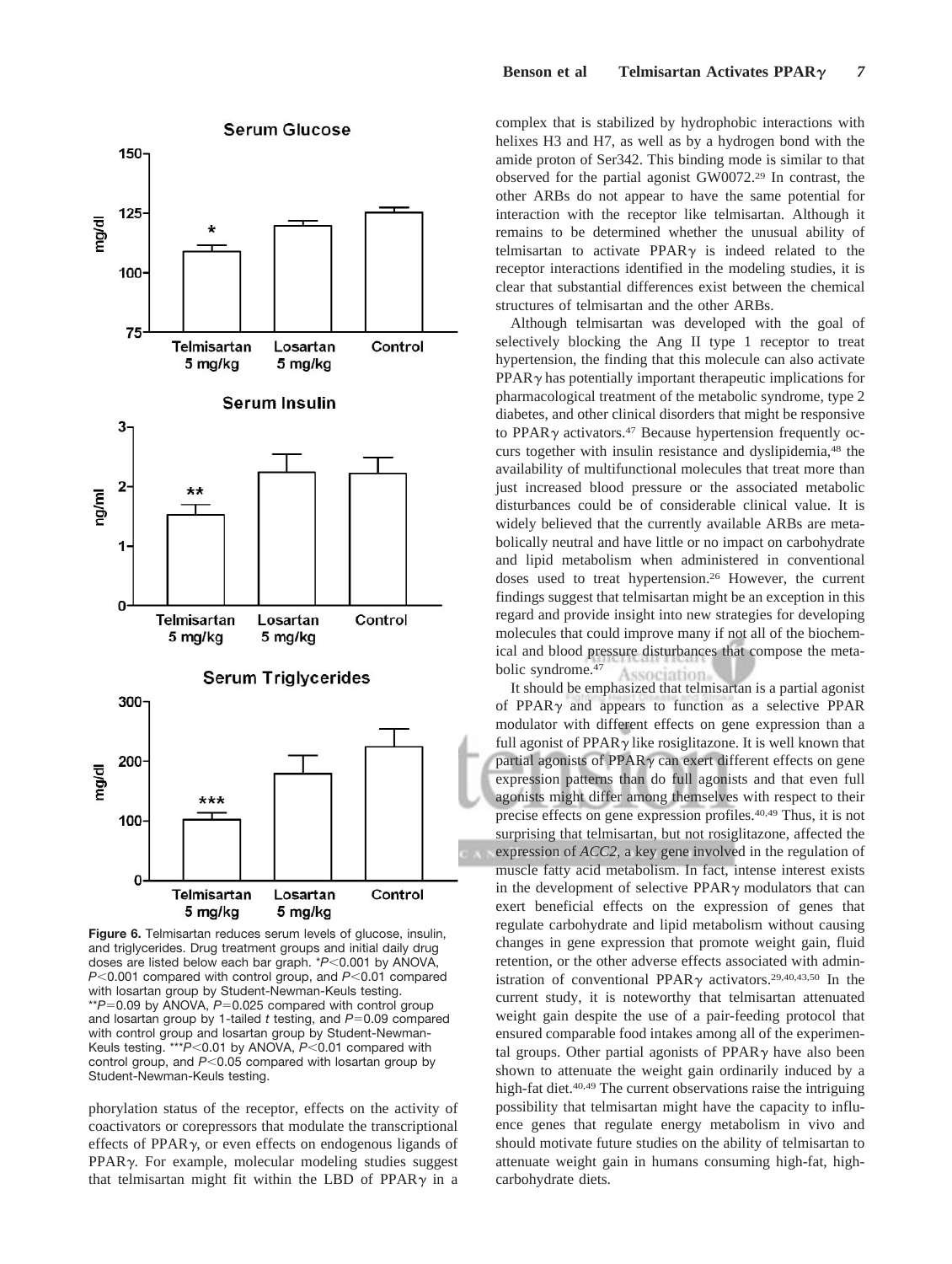

**Figure 7.** Telmisartan reduces insulin levels during oral glucose tolerance testing in rats fed a high-fat, high-carbohydrate diet. Serum glucose and insulin levels after oral administration of glucose, 100 mg/100 g body weight, to rats treated with telmisartan (solid squares), losartan (solid circles), or controls (open circles). \*Area under the curve for insulin in the telmisartan-treated rats, 3.7 $\pm$ 0.3 ng  $\cdot$  mL<sup>-1</sup>  $\cdot$  2 h<sup>-1</sup>, was significantly lower than in the losartan-treated rats (6.0±0.7 3 ng  $\cdot$  mL<sup>-1</sup>) and control rats (5.3±0.7 3 ng  $\cdot$  mL<sup>-1</sup>  $\cdot$  2 h<sup>-1</sup>; *P*<0.05 by ANOVA and Student Newman-Keuls testing).

In light of a number of clinical and experimental studies suggesting that angiotensin-converting enzyme (ACE) inhibitors can improve insulin sensitivity and decrease the incidence of new-onset type 2 diabetes in patients with hypertension,51–54 the question arises as to whether pharmacologic interruption of the renin-angiotensin system per se should be expected to lead to improvements in carbohydrate and lipid metabolism. However, recent studies have indicated that the insulin-sensitizing effects of ACE inhibitors might be more closely related to their effects on kinin metabolism rather than their effects on the renin-angiotensin system.54–56 Thus, based on the results of studies with ACE inhibitors, it could not have been predicted that any of the existing ARBs would activate PPAR $\gamma$  and improve the disturbances in carbohydrate and lipid metabolism that are characteristic of the metabolic syndrome.

Although it is generally believed that ARBs do not exert significant effects on carbohydrate and lipid metabolism, such views are based largely on the results of clinical trials and experimental studies that have been conducted with ARBs that are structurally quite different from telmisartan. For example, measurements of systemic insulin action with the euglycemic clamp technique have failed to reveal any consistent effect of losartan on insulin sensitivity.54 In the recent LIFE trial, the incidence of new-onset type 2 diabetes was reported to be significantly lower in hypertensive subjects treated with losartan than in those treated with atenolol, suggesting potential antidiabetic effects of angiotensin receptor blockade.57 However, given the known diabetogenic effects of  $\beta$ -adrenergic blockers, it is possible that the lower incidence of new-onset diabetes in the losartan arm of the trial was related to a prodiabetic effect of atenolol rather than an antidiabetic effect of ARB. In the CHARM Preserved trial, the incidence of new-onset type 2 diabetes was significantly lower in subjects given candesartan than in those given placebo.58 However, in other trials including CHARM Added, CHARM Alternative, and SCOPE, there was no significant difference in the incidence of new-onset diabetes in subjects given candesartan compared with controls.<sup>59–61</sup> In the ALPINE and CROSS studies, candesartan appeared to have little or no effect on serum levels of insulin, glucose, or triglycerides.62,63 Although candesartan administration ap-

peared to improve an indirect estimate of insulin action in the CROSS study, it failed to show any effect on the HOMA (homeostasis model assessment) index of insulin resistance in the ALPINE study.62,63 Finally, in the obese Zucker rat, Henriksen et al<sup>64</sup> found that oral administration of an extremely high dose of irbesartan (50 mg/kg) improved insulin sensitivity but apparently failed to improve lipid levels. Thus, although the results of Henriksen et al are consistent with our finding of a weak effect of high concentrations of irbesartan on PPAR $\gamma$  activity, they do not imply that conventional doses of irbesartan or any other ARB could be used to activate PPAR $\gamma$  in vivo or treat the metabolic syndrome.

Recently, Janke and colleagues<sup>65</sup> have reported that very high concentrations of Ang II can inhibit differentiation of human preadipocytes and that high concentrations of irbesartan can enhance adipogenesis. On the basis of these findings and recent evidence showing that a lack of adipose tissue can promote diabetes by causing excess storage of fat in muscle, liver, and pancreas, <sup>66</sup> Sharma and colleagues<sup>67</sup> have proposed that blockade of the renin-angiotensin system per se might prevent diabetes by promoting the recruitment and differentiation of adipocytes. In the current studies, we found that moderate concentrations of telmisartan and high concentrations of irbesartan could activate  $PPAR \gamma$  and promote adipogenesis; however, other ARBs failed to show any effects on PPAR $\gamma$  activity or adipogenesis. PPAR $\gamma$  is known to play a pivotal role in adipogenesis, whereas the effect of the reninangiotensin system on fat cell differentiation is much less clear, particularly given that very high concentrations of Ang II are typically required to observe effects on adipogenesis. If the adipogenic effects of telmisartan and irbesartan were related to blockade of the renin-angiotensin system in the cells we tested, one would have expected other ARBs also to induce adipogenesis. Moreover, the concentrations of telmisartan and irbesartan required to induce adipogenesis are far greater than the concentrations required to block the Ang II type 1 receptor, further suggesting that the in vitro effects of telmisartan or other ARBs on adipogenesis in the cells that we tested are unlikely to be related to Ang II receptor blockade. Thus, although our findings are consistent with the results of Sharma and colleagues, we believe that at least in the cell line we studied, the effects of telmisartan and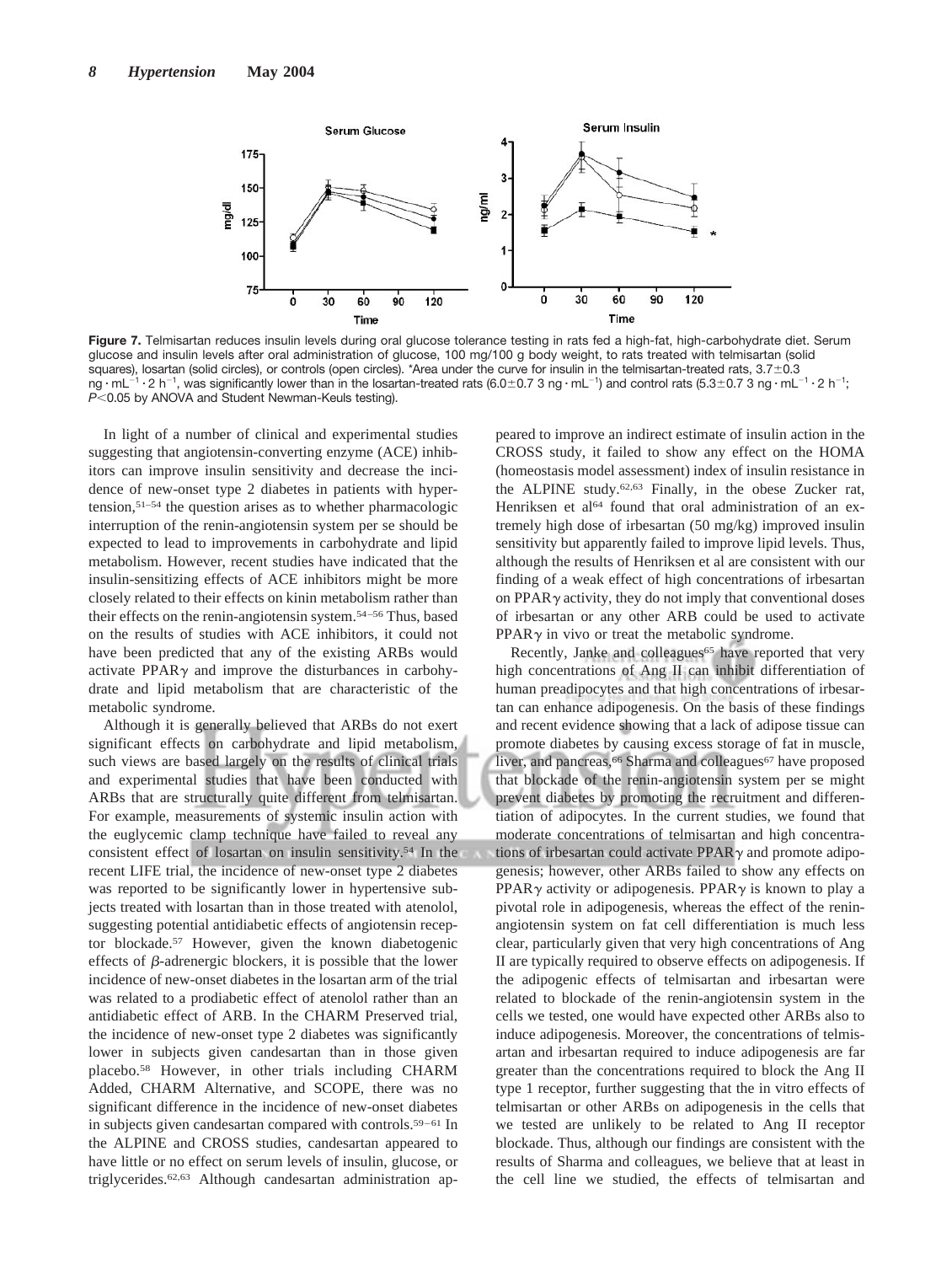irbesartan on adipocyte differentiation are more likely related to their ability to activate  $PPAR\gamma$  rather than their ability to block Ang II receptors.

### **Perspectives**

Aside from the potential use of telmisartan for the prevention and treatment of diabetes and the metabolic syndrome, the discovery that telmisartan can activate  $PPAR\gamma$  has a number of implications for the development of next-generation molecules for treating clinical disorders that are influenced by activity of the renin-angiotensin system and PPAR $\gamma$ . Notwithstanding the results of the recent ALLHAT trial,<sup>53</sup> drugs that interrupt the renin-angiotensin system are considered by many to be superior for preventing hypertension-related target-organ damage than are antihypertensive agents that were not designed to interrupt the renin-angiotensin system.68–70 The development of novel ARBs that ameliorate insulin resistance and dyslipidemia as well as hypertension could provide even more effective options for preventing target-organ damage and cardiovascular disease in patients with hypertension, diabetes, or both. Such agents, either alone or in combination with ACE inhibitors, could also be useful for the prevention of new-onset diabetes in patients with hypertension or in other high-risk populations. Finally, given the known inhibitory effects of Ang II receptor blockade on renal sodium reabsorption, the current findings could provide new opportunities for developing antidiabetic  $PPAR \gamma$  ligands without the adverse effects of fluid retention, peripheral edema, and heart failure associated with conventional agonists of PPAR $\gamma$ , like rosiglitazone and pioglitazone.<sup>20–22</sup>

#### **Acknowledgments**

This study was supported by National Institutes of Health grant 2R42AR44767-02A2 (H.A.P.), a joint venture grant between Bethesda Pharmaceuticals and the California State University Program for Education and Research in Biotechnology (S.B.), and National Institutes of Health grants HL63709 (T.W.K.) and TW01236 (T.W.K.). M.P. is an international research scholar of the Howard Hughes Medical Institute and is supported by grant 301/01/0278 from the grant agency of the Czech Republic.

#### **References**

- 1. Zimmet P, Alberti KG, Shaw J. Global and societal implications of the diabetes epidemic. *Nature.* 2001;414:782–787.
- 2. Alberti KG, Zimmet PZ. Definition, diagnosis and classification of diabetes mellitus and its complications, part 1: diagnosis and classification of diabetes mellitus provisional report of a WHO consultation. *Diabet Med.* 1998;15: 539–553.
- 3. Executive Summary of the Third Report of the National Cholesterol Education Program (NCEP) Expert Panel on Detection, Evaluation, and Treatment of High Blood Cholesterol in Adults (Adult Treatment Panel III). *JAMA.* 2001;285:2486–2497.
- 4. Lakka HM, Laaksonen DE, Lakka TA, Niskanen LK, Kumpusalo E, Tuomilehto J, Salonen JT. The metabolic syndrome and total and cardiovascular disease mortality in middle-aged men. *JAMA.* 2002;288:2709–2716.
- 5. Park YW, Zhu S, Palaniappan L, Heshka S, Carnethon MR, Heymsfield SB. The metabolic syndrome: prevalence and associated risk factor findings in the US population from the Third National Health and Nutrition Examination Survey, 1988–1994. *Arch Intern Med.* 2003;163:427–436.
- 6. Laaksonen DE, Lakka HM, Niskanen LK, Kaplan GA, Salonen JT, Lakka TA. Metabolic syndrome and development of diabetes mellitus: application and validation of recently suggested definitions of the metabolic syndrome in a prospective cohort study. *Am J Epidemiol.* 2002;156:1070–1077.
- 7. Lehmann JM, Moore LB, Smith-Oliver TA, Wilkison WO, Willson TM, Kliewer SA. An antidiabetic thiazolidinedione is a high affinity ligand for

peroxisome proliferator-activated receptory (PPARy). *J Biol Chem.* 1995; 270:12953–12956.

- 8. Rosen ED, Spiegelman BM. PPARy: a nuclear regulator of metabolism, differentiation, and cell growth. *J Biol Chem.* 2001;276:37731–37734.
- 9. Willson TM, Brown PJ, Sternbach DD, Henke BR. The PPARs: from orphan receptors to drug discovery. *J Med Chem.* 2000;43:527–550.
- 10. Berger J, Moller DE. The mechanisms of action of PPARs. *Annu Rev Med.* 2002;53:409–435.
- 11. Picard F, Auwerx J. PPAR<sub>Y</sub> and glucose homeostasis. Annu Rev Nutr. 2002;22:167–197.
- 12. Walczak R, Tontonoz P. PPARadigms and PPARadoxes: expanding roles for PPAR- $\gamma$  in the control of lipid metabolism. *J Lipid Res.* 2002;43:177-186.
- 13. Wakino S, Law RE, Hsueh WA. Vascular protective effects by activation of nuclear receptor PPAR-γ. *J Diabetes Complicat*. 2002;16:46-49.
- 14. Hsueh WA, Law R. The central role of fat and effect of peroxisome proliferator-activated receptor- $\gamma$  on progression of insulin resistance and cardiovascular disease. *Am J Cardiol.* 2003;92:3J–9J.
- 15. Schiffrin EL, Amiri F, Benkirane K, Iglarz M, Diep QN. Peroxisome proliferator-activated receptors: vascular and cardiac effects in hypertension. *Hypertension.* 2003;42:664–668.
- 16. Kotchen TA. Attenuation of hypertension by insulin-sensitizing agents. *Hypertension.* 1996;28:219–223.
- 17. Verma S, Bhanot S, Arikawa E, Yao L, McNeill JH. Direct vasodepressor effects of pioglitazone in spontaneously hypertensive rats. *Pharmacology.* 1998;56:7–16.
- 18. Home PD, Piaditis G, Koelendorf K, Raz I, Murphy L, Smith PL, Kler L, Dave J, Tandy D. Anti-hypertensive effect of farglitazar, a tyrosine based non-thiazolidinedione PPAR- $\gamma$  agonist, in patients with type 2 diabetes and hypertension. *Diabetes.* 2001;50:A117.
- 19. Buchanan TA, Meehan WP, Jeng YY, Yang D, Chan TM, Nadler JL, Scott S, Rude RK, Hsueh WA. Blood pressure lowering by pioglitazone; evidence for a direct vascular effect. *J Clin Invest.* 1995;96:354–360.
- 20. Nesto RW, Bell D, Bonow RO, Fonseca V, Grundy SM, Horton ES, Le Winter M, Porte D, Semenkovich CF, Smith S, Young LH, Kahn R. Thiazolidinedione use, fluid retention, and congestive heart failure: a consensus statement from the American Heart Association and American Diabetes Association. *Diabetes Care.* 2004;27:256–263.
- 21. Delea T, Edelsberg J, Hagiwara M, Oster G, Phillips LS. Use of thiazolidinediones and risk of heart failure in people with type 2 diabetes: a retrospective cohort study. *Diabetes Care.* 2003;26:2983–2989.
- 22. Mudaliar S, Chang AR, Henry RR. Thiazolidinediones, peripheral edema, and type 2 diabetes: incidence, pathophysiology, and clinical implications. *Endocr Pract.* 2003;9:406–416.
- 23. Edsberg B, Strand J, Sandeman D, Skovsted B. Efficacy and safety of ragaglitazar, a novel dual PPAR $\alpha$  and PPAR $\gamma$  agonist, in patients with type 2 diabetes. In: *Proceedings of the 38th European Association for the Study of Diabetes*; Budapest, Hungary; 2002. PS53.
- 24. Abou-Donia M, Fiedorek FT, Wilson GG, Frith L, Patel J. Monotherapy with GI262570, a non-thiazolidinedione PPAR $\gamma$  agonist, improves glycemic control in type 2 diabetes mellitus patients. In: *Proceedings of the 36th European Association for the Study of Diabetes.* Tel Aviv, Israel; 2000. Abstract 726.
- 25. Pershadsingh HA, Benson SC, Ho CI, Avery MA, Kurtz TW. Identification of PPAR- $\gamma$  activators that do not promote fluid retention and edema: implications for treating insulin resistant hypertension and the metabolic syndrome. In: *Proceedings of the Endocrine Society Symposium on Nuclear Receptors in Cardiovascular Disease, Hot Topics in Endocrinology*. San Diego, Calif: 2003. Abstract 29.
- 26. Epstein M, Brunner HR, eds. *Angiotensin II Receptor Antagonists.* 1st ed. Philadelphia, Pa: Hanley and Belfus; 2001.
- 27. Messerli FH. Vasodilatory edema: a common side effect of antihypertensive therapy. *Am J Hypertens.* 2001;14:978–979.
- 28. Luty BA, Wassserman ZR, Stouten PFW, Hodge CN, Zacharias M, McCammon JA. A molecular mechanics/grid method for evaluation of ligand-receptor interactions. *J Comput Chem.* 1995;16:454–464.
- 29. Oberfield JL, Collins JL, Holmes CP, Goreham DM, Cooper JP, Cobb JE, Lenhard JM, Hull-Ryde EA, Mohr CP, Blanchard SG, Parks DJ, Moore LB, Lehmann JM, Plunket K, Miller AB, Milburn MV, Kliewer SA, Willson TM. A peroxisome proliferator-activated receptor- $\gamma$  ligand inhibits adipocyte differentiation. *Proc Natl Acad Sci U S A.* 1999;96:6102–6106.
- 30. Sabnis YA, Desai PV, Rosenthal PJ, Avery MA. Probing the structure of falcipain-3, a cysteine protease from *Plasmodium falciparum*: comparative protein modeling and docking studies. *Prot Sci.* 2003;12:501–509.